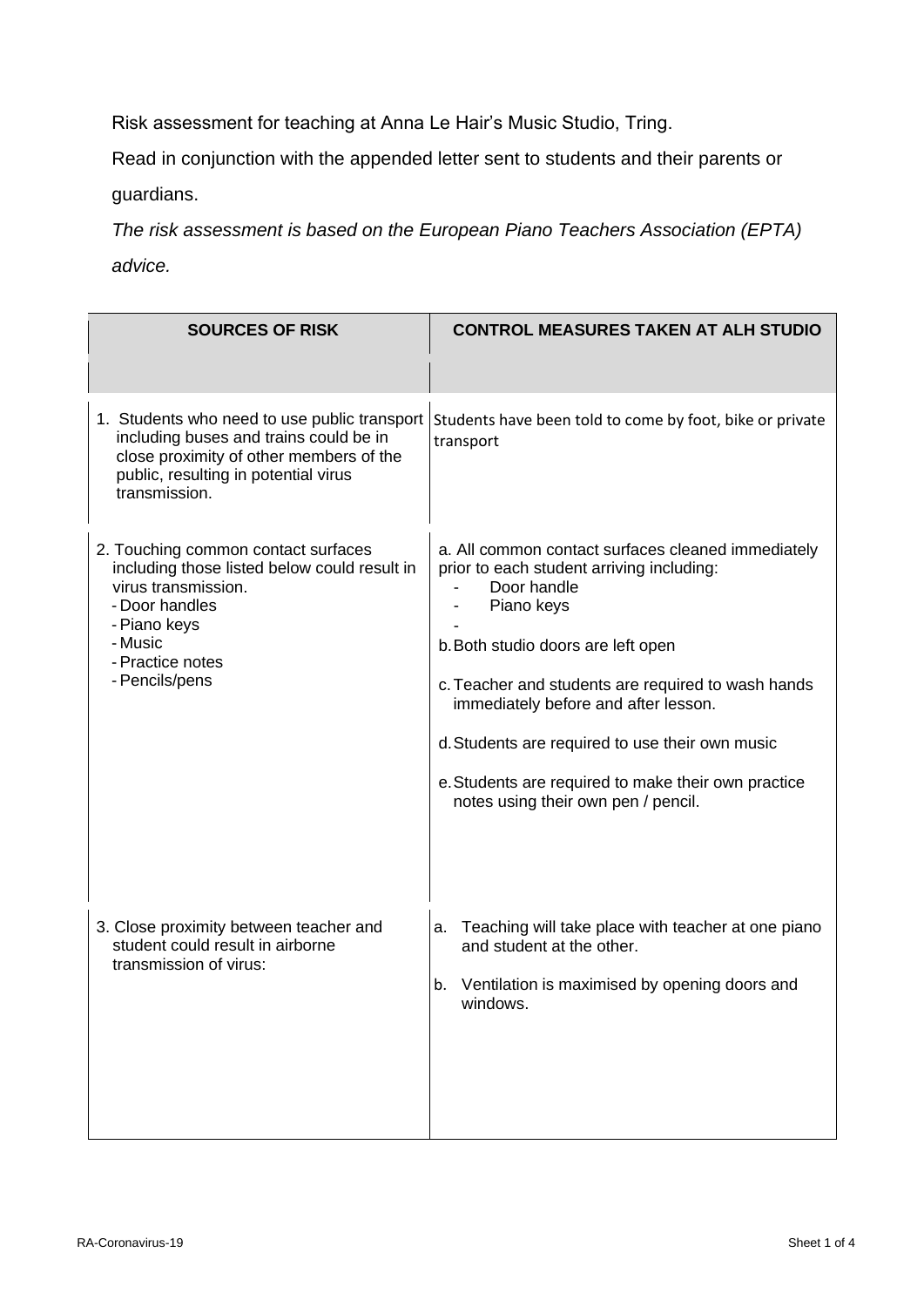| <b>SOURCES OF RISK</b>                                                                                                                                                                                                                                                                                             | <b>CONTROL MEASURES TAKEN AT ALH</b><br><b>STUDIO</b>                                                                                                                                                                                                                                                                                                                                        |
|--------------------------------------------------------------------------------------------------------------------------------------------------------------------------------------------------------------------------------------------------------------------------------------------------------------------|----------------------------------------------------------------------------------------------------------------------------------------------------------------------------------------------------------------------------------------------------------------------------------------------------------------------------------------------------------------------------------------------|
| 4. Close proximity between students especially<br>during crossover between lessons could result<br>in airborne transmission of virus.                                                                                                                                                                              | a.5 min gap between lessons is applied to allow<br>one student to leave before the next arrives.<br>b. Lessons started and finished promptly to<br>ensure no crossover between students.<br>c. Students are told to wait outside the studio<br>when they arrive, and only enter when called                                                                                                  |
| 5. Singing increases risk of transmission of virus                                                                                                                                                                                                                                                                 | a. When singing in preparation for exam aural<br>tests becomes necessary, students should<br>wear a face mask to practise these.                                                                                                                                                                                                                                                             |
| 6. Teacher and student are at increased risk of<br>having and transmitting Covid-19 if any of the<br>following apply to any members of their<br>households::<br>- Tested positive for Covid-19<br>- Covid-19 symptoms (cough, temperature, loss<br>of taste or smell)<br>- Contact with a confirmed Covid-19 case. | a. Students have been asked to advise if any of<br>the following applies to them or any member of<br>their household:<br>- Tested positive for Covid-19<br>- Continuous cough, temperature or loss of<br>taste or smell symptoms<br>- Contact with a confirmed Covid-19 case<br>- Conducting lesson by remote connection<br>technology such as Zoom<br>will be offered to affected students. |
| 6. Students who are in a high risk group due to<br>age or underlying health condition may be at<br>greater risk of serious illness in the event of<br>exposure.                                                                                                                                                    | A Students in a high risk group will continue to<br>be taught by Zoom or Skype.                                                                                                                                                                                                                                                                                                              |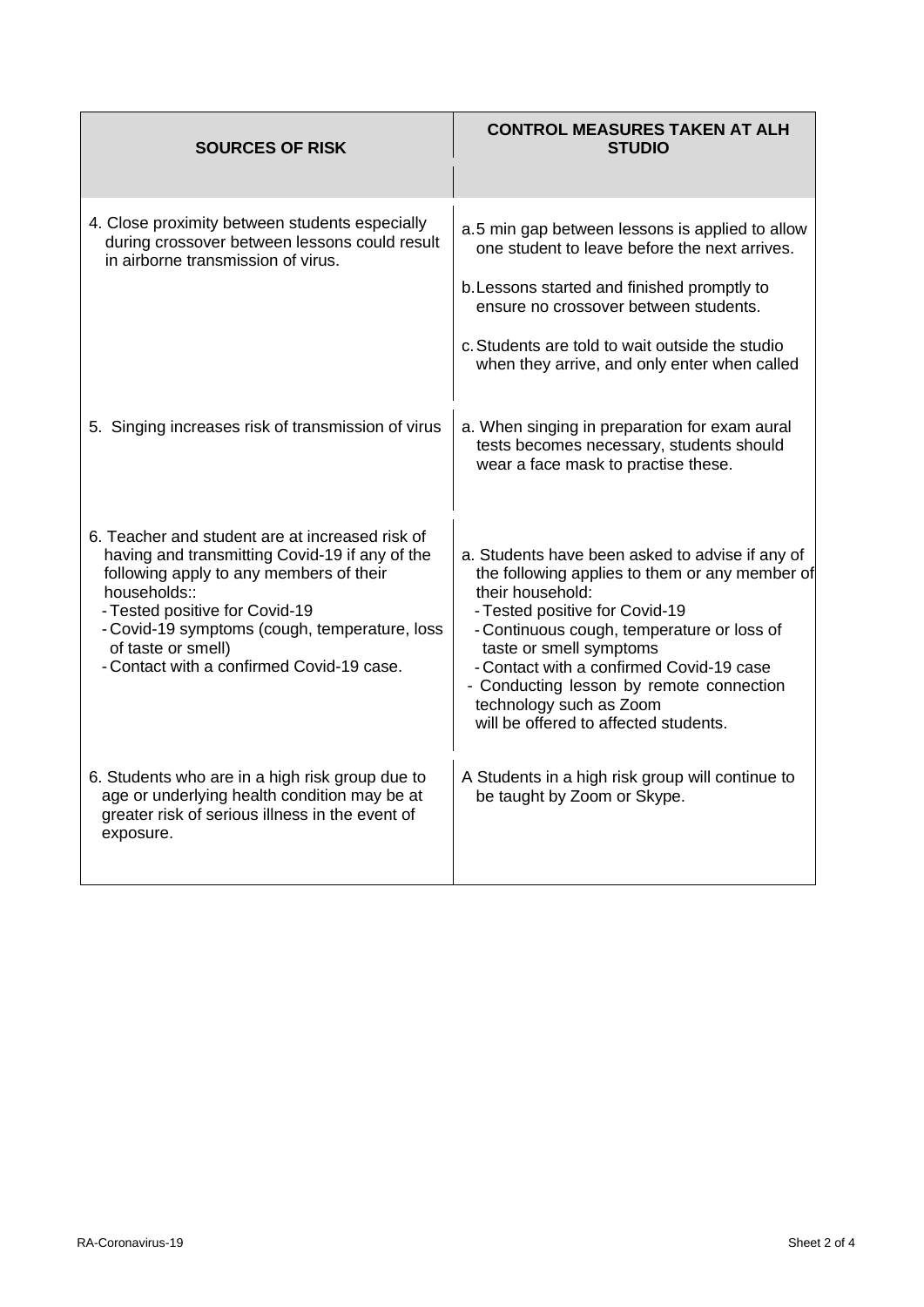Appendix Notes sent to students and parents/guardians on resumption of live piano lessons.

I have carried out a risk assessment for the resumption of live piano lessons at Miswell Studio, using the proforma drawn up by the European Piano Teachers Association (EPTA), in order to ensure that the risks of face-to-face teaching are kept sufficiently low. Luckily, having an independent teaching studio makes this relatively straightforward and I am proposing to restart face-to-face teaching for a few students in July and for the majority in September. My completed risk assessment form can be found on my website.

Naturally, some responsibilities for safety remain with students and parents, and I hope you will find the following checklist of requirements helpful. For the moment, I will not be teaching younger pupils under the age of 7, until it is clear that it is safe to do so.

- 1) You should of course not come if you are displaying any COVID-19 symptoms, are coughing or sneezing a lot for any reason, or are in isolation for any other reason, such as recent contact with anyone thought to have COVID-19 symptoms or because of your own underlying health condition. Zoom is still an alternative in this case!
- 2) You must arrive by private transport private car, bike or on foot.
- 3) The entrance lobby to the studio will not be used as a waiting area. Instead, please wait outside at least 2m from the door until I come and call you in. Those with you should not enter the main studio but should wait outside.
- 4) Please wash your hands in soap and hot water for the standard 20 seconds using the studio's basin when you arrive, using the paper towels provided. Doors will be left open, so please try to avoid touching anything before you reach the basin.
- 5) You will need to make your own notes, both in your notebook and on your music, so please make sure you bring your own sharp pencil to do that. I will, as now, have my own copies of the music you are using.